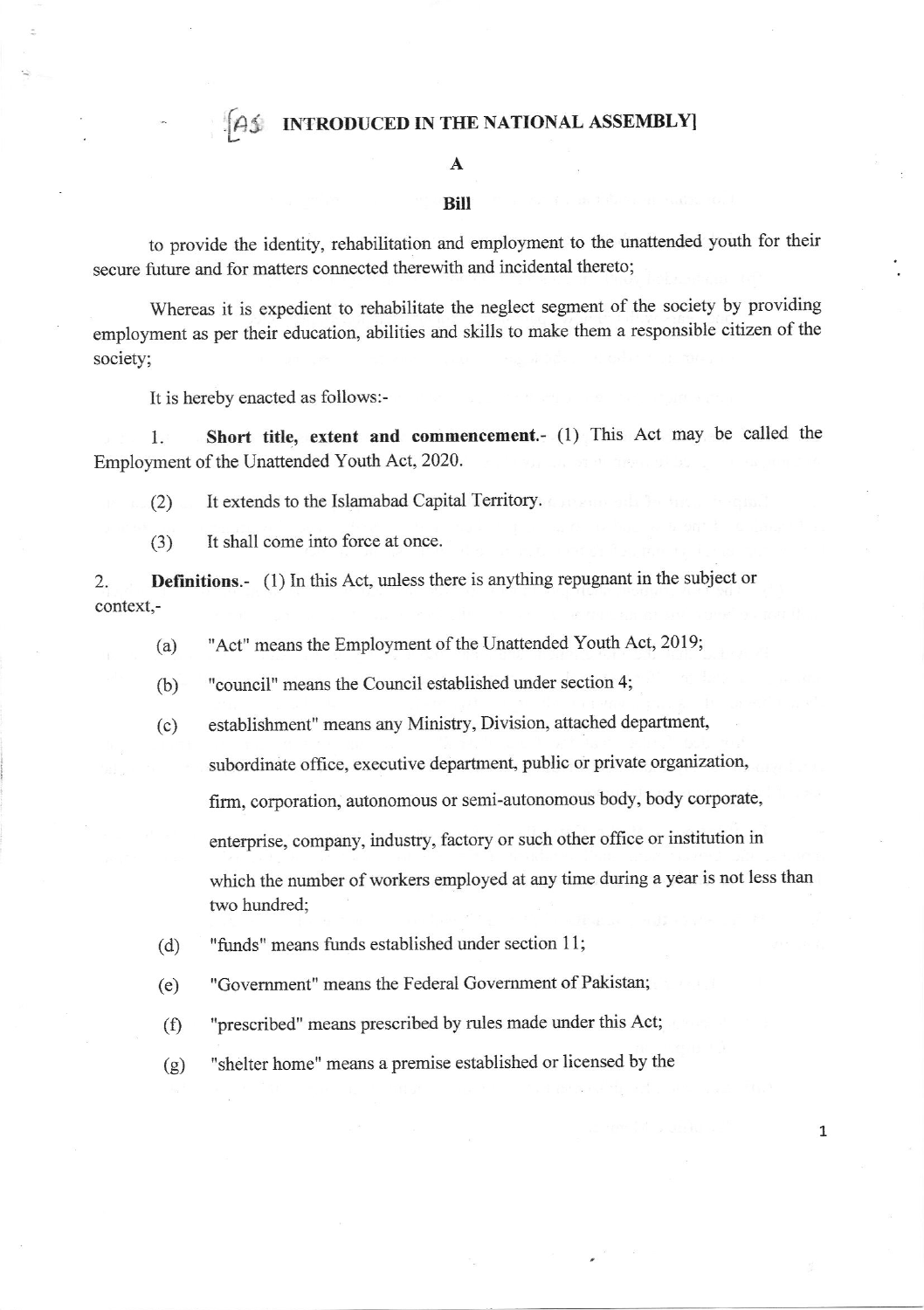Govemment under any prevailing law to provide boarding and

 $1.3 + 3$ 

lodging and rehabilitation services to the unattended youth; and (h) "unattended youth" means a person not above the age of twenty

one years with unknown parentage, orphan, abandoned, neglected

or homeless who is in the legal custody of any registered shelter

home more than ten years at the age of sixteen years.

(2) All other words and expressions used but not defined in this Act shall have the same meaning as assigned to them in respective laws for the time being in force.

3. Employment of the unattended youth. $- (1)$  For the purpose of the Act is to education and training of the unattended youth as per their abilities, skills. The Govemment shall ensure their ensure employment before their departure fiom the shelter home.

(2) The Govemment shall pay money to every individual of the unattended youth whrch shall not be below the minimum wage fixed by the Government from time to time:

Provided that the Government shall pay money only in the situation where Council remained to fail to offer an employment at the time of departure of any individual from the shelter home till his employment or the age of twenty-five years whichever is earlier:

Provided further that the Council shall specify the reasons for not arranging an employment to any individual of the unattended youth at the time of his departure from the shelter home, in his annual report.

4. Establishment of the Council.- (1) After the commencement of this Act, within six months, the Government shall establish a Council to be known as the Islamabad Capital Territory Unattended Youth Rehabilitation and Employment Council.

5. Members of the Council.- The Council shall consist on the following members, namely:-

(i) Minister-in-charge Patron

- (ii) Secretary of the Division to which the subject of the youth stands allocated Chairperson
- (iii) Secretary, Establishment Division or his nominee not below the ranks of BPS-21

Ex-officio Member